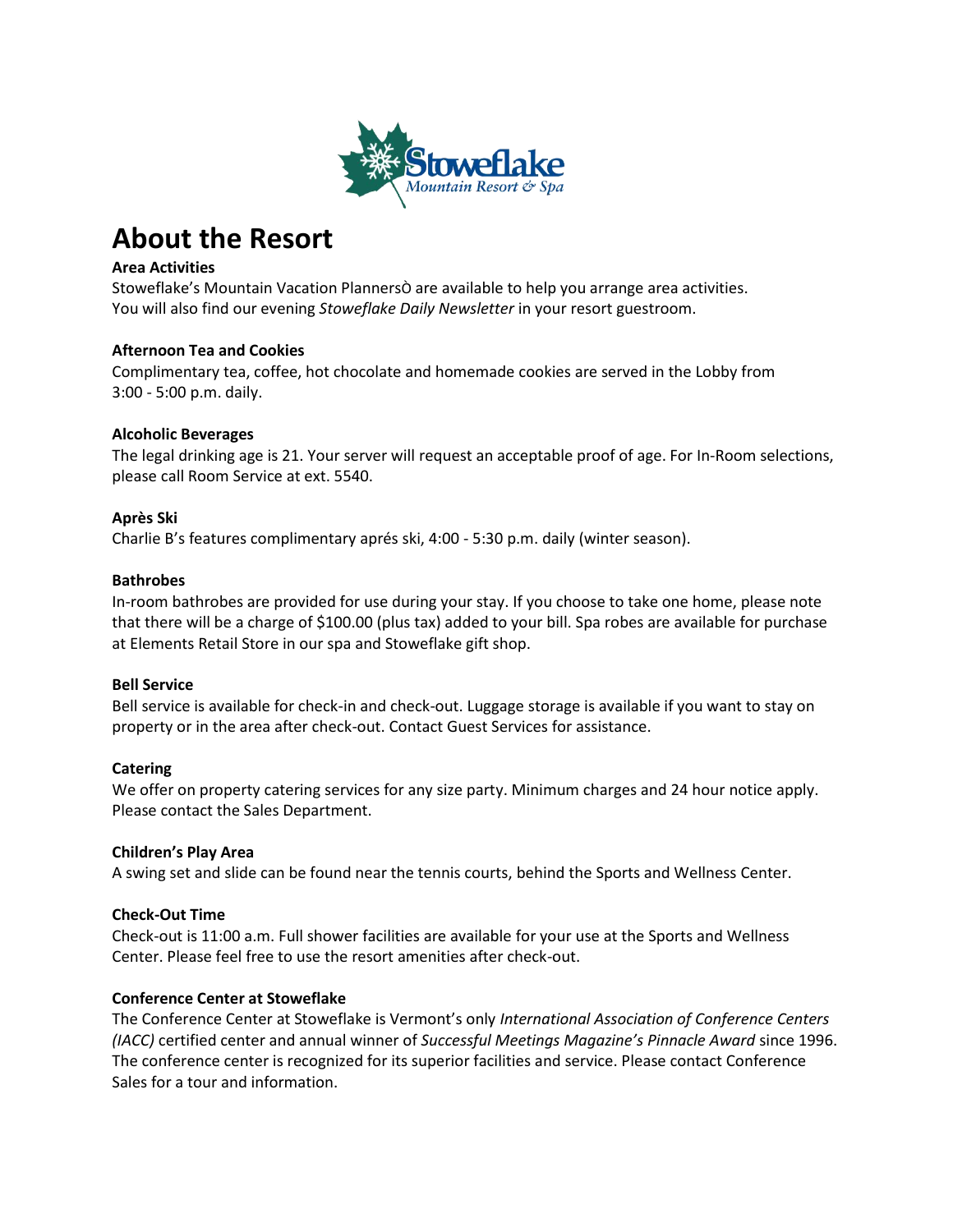## **Day Care**

Please contact our Mountain Vacation Planners® for child care arrangements.

## **Dress Code**

Although we encourage you to dress in a relaxed and informal fashion at the resort, we have a few exceptions. In Winfield's Bistro, tank tops and sweat suits are not permitted. During Winfield's evening hours, please no shorts or t-shirts.

## **Elevators**

There are two elevators in the resort. They are located in the west wing, near the Spa at Stoweflake entrance, and in the east wing near the Conference Center at Stoweflake entrance.

## **Entertainment**

Charlie B's Pub & Restaurant offers live music in season featuring Vermont's most popular musicians in a relaxed and festive atmosphere. Please contact our Mountain Vacation Planners*®* for a schedule.

# **E-mail Club**

To receive emails with Stoweflake specials, events and other news, log onto www.stoweflake.com and sign up to receive our periodic emails. Stoweflake adheres to a strict privacy policy and does not share email addresses with others.

## **Fire Safety**

Information is provided in the *Safety & Security* section of this directory.

#### **Fitness Courses**

Stroll, jog, hike, or nordic walk through Stoweflake's 60 scenic acres. There are course signs with fitness activities at 10 stops. In winter, the course is also used for the Tubbs Winter Fit Course. 5K of groomed cross-country and snowshoe trails for Snowshoe, Cross Country Ski and Nordic Walking fitness trails. Trailhead located behind the outdoor pool.

#### **Gallery**

Be sure to visit our art gallery, filled with exciting artwork from local artists! The galleries are in the East Wing, the hall connecting the West Wing and in the spa lobby and corridors. Please contact our Mountain Vacation Planners® to purchase your favorite.

#### **Game Room**

Our game room is open 6:30 a.m.-9:30 p.m., located downstairs in the Sports and Wellness Center. Included are: video games, pool table, Ping-Pong table and a television. Contact Guest Services to borrow our board games and playing cards during your stay.

#### **Gift Shops**

**Stoweflake Gift Shop** located in the main lobby features Vermont-made food products, gifts, maple syrup and jams. Hotel amenities, personal items, newspapers, magazines, and other items are also available.

**Elements Retail Store** features beauty products, spa apparel including yoga and lounge wear, t-shirts, sweat shirts, bathing suits, sandals, hats and bags – everything you need to make your spa experience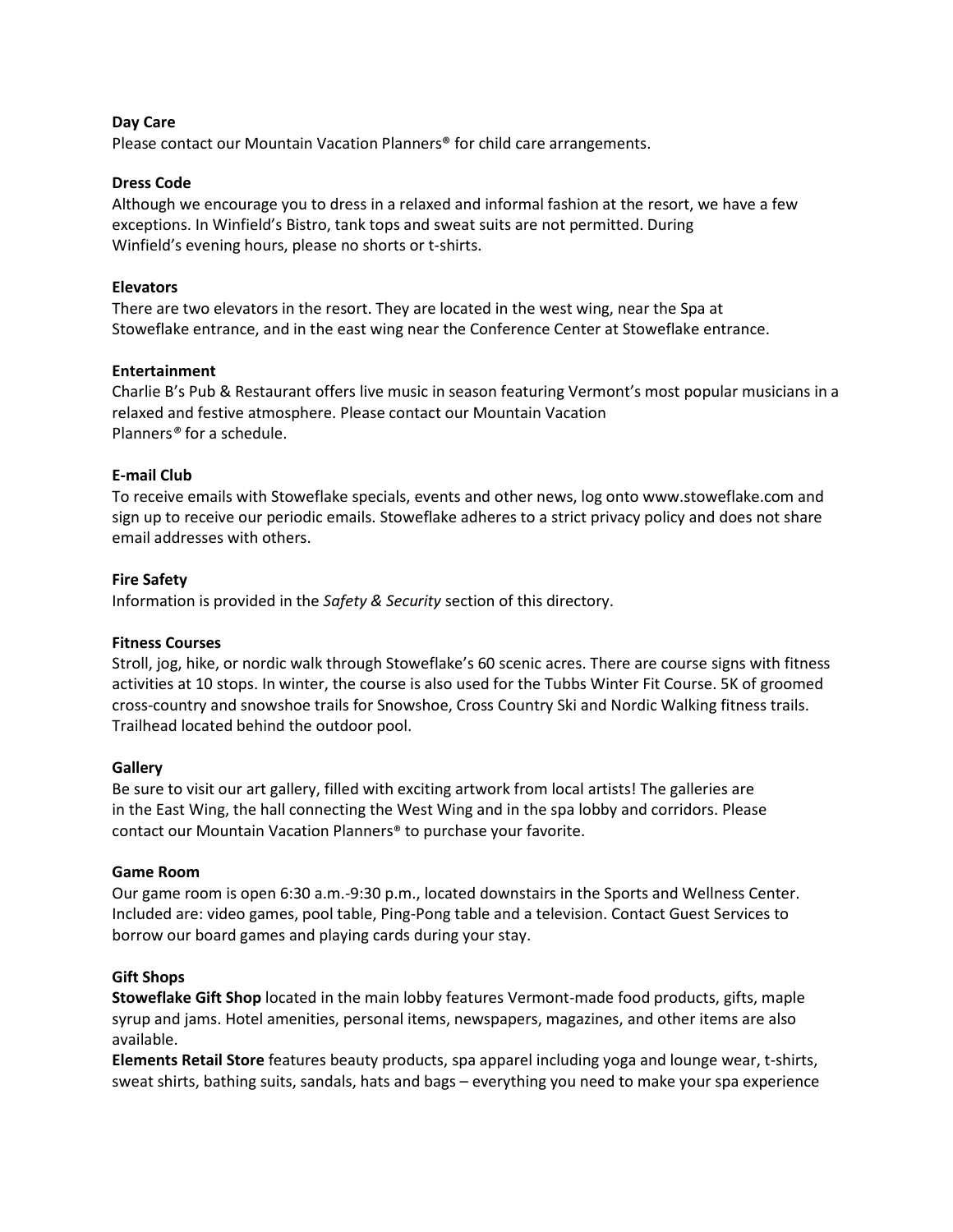memorable and comfortable. Recreate your spa treatments with signature lotions made from indigenous Vermont products.

## **Golfing**

Our *Professional Golf Practice Areas,* behind the West Wing includes a professional putting green and an Executive 9-hole, Par-3 golf course. The resort is also adjacent to the 18-hole championship *Stowe Country Club.* Our *Mountain Vacation Planners*Ò can arrange tee times for you. There are also other golf courses within a short driving distance. Please reference the *Area Information* section for a list.

## **Hot-Air Balloon rides**

Hot-Air Balloon rides are available, in season, with advance reservation. President of Stoweflake, Chuck Baraw; brother, Stu Baraw Jr.; and Sheri's husband, Eric Smith are all FAA certified commercial pilots. Flights on the *Spirit of Stoweflake* are scheduled in advance on a flight availability basis, and are weather dependent. Join us for our annual Stoweflake Hot-Air Balloon Festival, held the second weekend in July. Please contact our Mountain Vacation Planners® for more information.

## **Hotel Reservations**

Contact our Reservations Department to extend your stay or ask about future reservations. Also ask about our frequent guest program that offers a great way to earn a free night, romantic dinner or sensational spa treatment! For every \$10 spent at Stoweflake, you receive one Stoweflake dollar. When you accumulate 100 Stoweflake dollars, we will apply them to your account for use during your next stay. Spend these dollars however you wish and remember as a repeat guest, you are also entitled to 10% off your return stay.

## **Ice Machines**

Ice machines are found on the first floor of the West Wing near the side entrance, and on the second floor of the West Wing near the elevator. There are also ice machines on the second floor of the east wing near the sports facility and at the covered bridge. You will find an ice bucket with glasses in your room.

# **Ice Skating Pond**

Weather permitting; Stoweflake's skating pond is open for ice-skating. Please contact our Mountain Vacation Planners® for safety conditions and hours of availability.

#### **Key Cards**

If your key cards have been lost or stolen, please contact Guest Services for replacement. Identification is required. Please return key cards when you check-out.

#### **Laundry Service**

Please contact Guest Services for pickup service. Dry Cleaning- Dry cleaning service is available Monday through Friday (excluding legal holidays). All items received by 8:00 a.m. will be returned by 6:00 p.m. Laundry Service- Available Monday through Saturday (excluding legal holidays). All items received by 8:00 a.m. will be returned by 6:00 p.m. Pressing Service- One hour pressing is available daily from 8:00 a.m.- 4:00 p.m.

#### **Lost and Found**

Please contact Guest Services for lost or found items. Found items are held for 30 days. Every reasonable effort is made to find the rightful owners.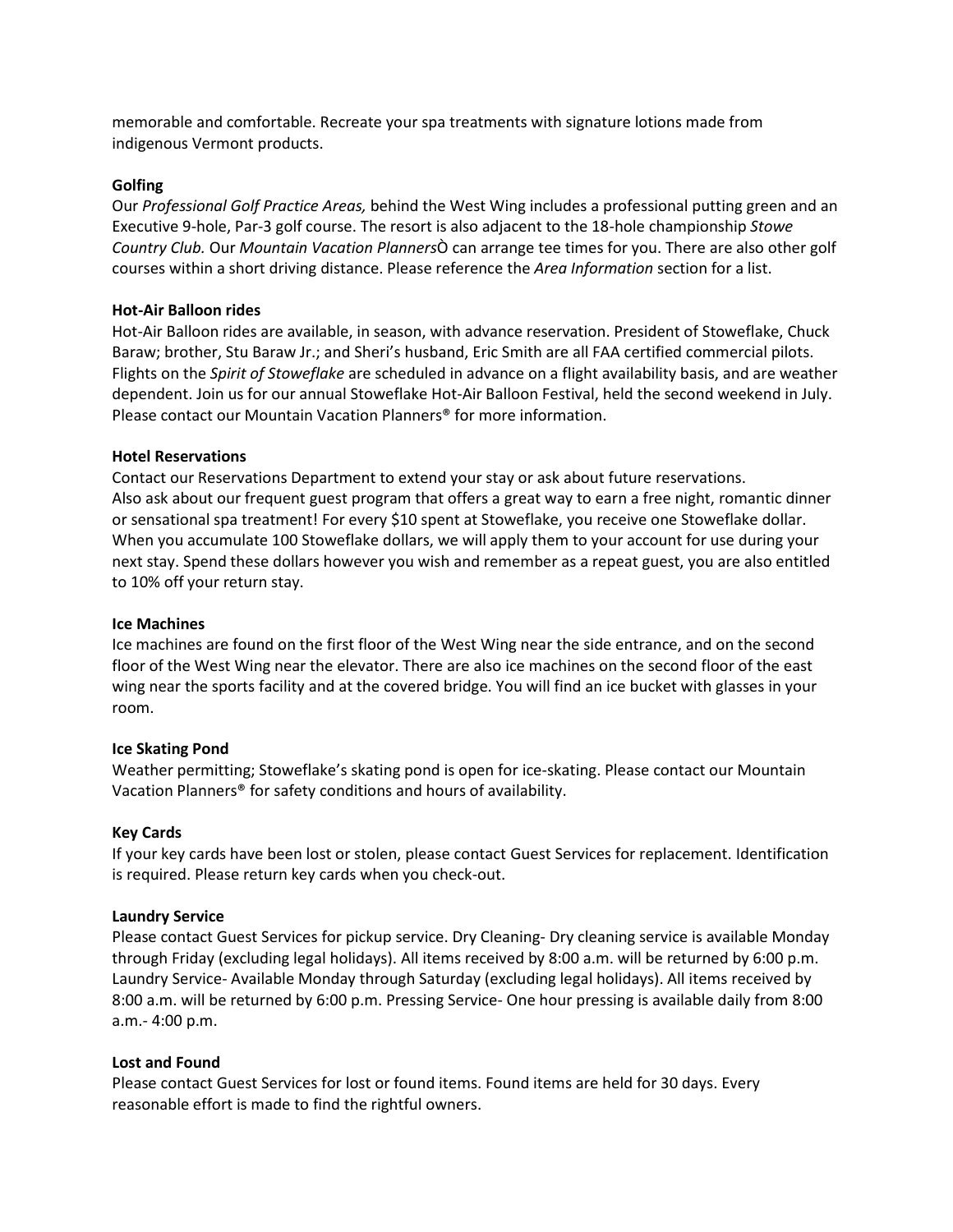## **Luggage Storage**

Luggage storage is available if you wish to remain in Stowe on your day of departure. Shower facilities are available for your use at the *Sports & Wellness Center.* Please feel free to use the resort amenities after check-out.

## **Mail**

Outgoing mail leaves the property by 11:00 am; incoming mail arrives early afternoon. Post cards are available for sale at the Stoweflake Gift Shop. Postage and shipping services may be purchased at Guest Services.

# **Mountain Vacation Planners® – Concierge**

A great vacation takes time and planning! To assist with on-site and area activities, Stoweflake's exclusive Mountain Vacation Planners® are available by calling extension 5126 or by visiting the desk in the main lobby.

## **Newspapers**

Daily, regional, and national newspapers are available at the *Stoweflake Gift Shop.* The *Stowe Reporter* is the local paper for news and local events.

#### **Pets**

Stoweflake has a limited number of designated guestrooms and townhouses that are well suited for your well-behaved buddy. They are conveniently located close to outside entrances and walking paths. Advance reservations by phone are required. Based on dog friendly units available. There will be a pet fee of \$40 (plus tax) per day. Up to two dogs will be allowed per room reservation.

#### **Professional Golf Practice Facilities**

The professional practice facilities include a putting green with sand traps and an Executive Par-3, 9-hole practice area. Please reference the *Sports & Wellness Center* section in this directory for more details. (Seasonal)

#### **Religious Services**

A list of multi-denominational services is provided in the *Area Information* section of this directory.

#### **Secretarial Services**

During office hours, secretarial services are available for a nominal fee. Please contact our Mountain Vacation Planners® desk for assistance.

#### **Security**

Stoweflake security staff patrols the resort grounds on a regular basis. For emergency, special assistance or to report any suspicious or alarming activity, please contact Guest Services immediately at extension 5300.

# **Sleigh Rides**

During the winter season, you can enjoy a festive horse-drawn sleigh ride through the beautiful Baraw Family Estate. If you like, combine the ride with an elegant candlelit dinner at Winfield's Bistro. Reservations are required. Please contact our Mountain Vacation Planners® for details.

#### **Swimming**